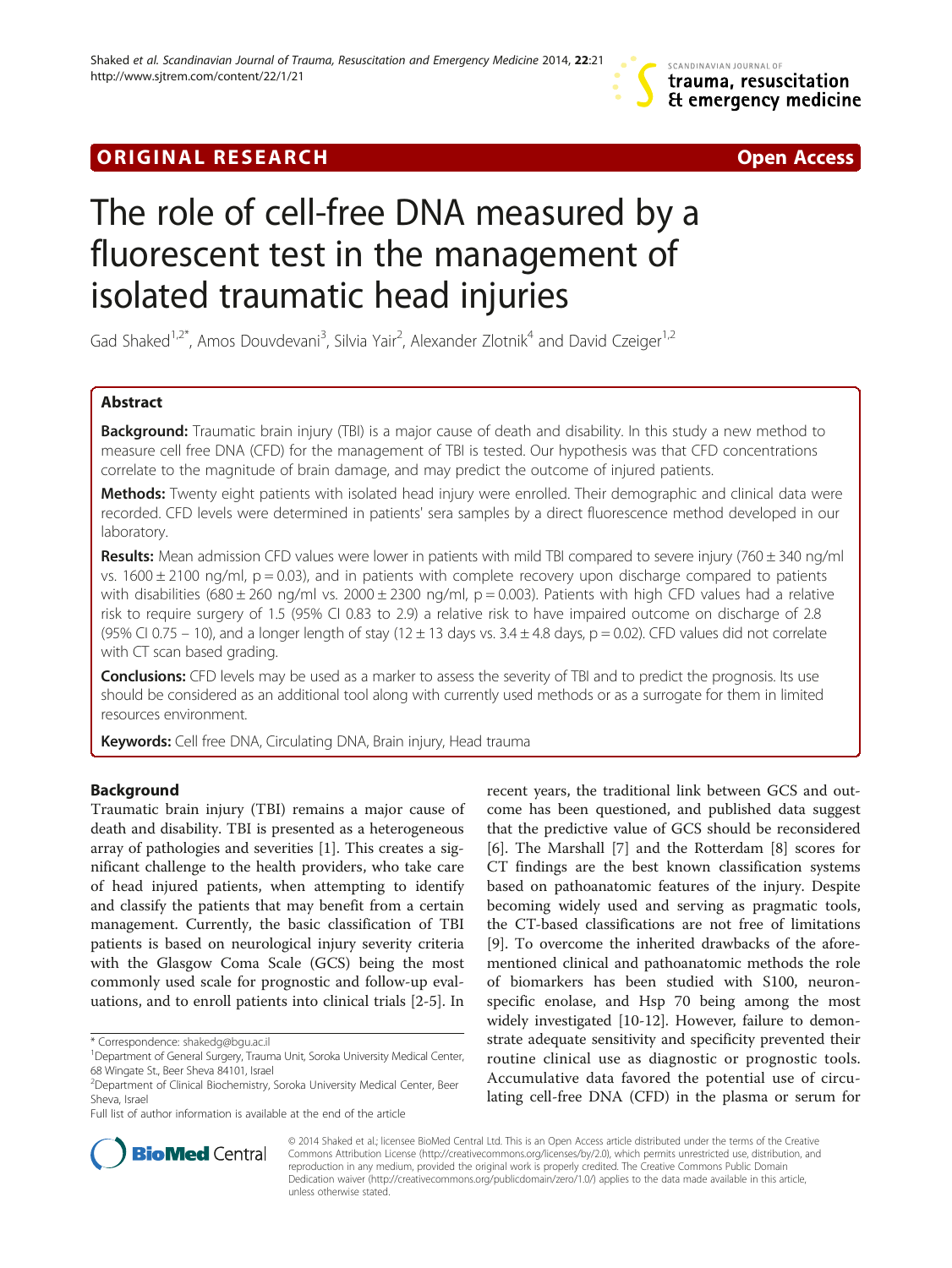diagnosis, prognosis, and monitoring of a variety of conditions such as infection, inflammation, trauma, in critically ill patients with respiratory insufficiency or pulmonary embolism, in patients with autoimmune diseases, sepsis and cancer [[13](#page-5-0)-[19\]](#page-5-0). Pioneering studies explored the potential role of CFD as a surrogate biomarker in the management of TBI. Campello et al. demonstrated that severe TBI is associated with elevated CFD and that persistent increased concentrations of CFD correlate with mortality [[20](#page-5-0)]. Macher et al. also showed that severe TBI is associated with augmented CFD levels, and suggested that early (within 24 hours) CFD concentrations decrease predicts a better outcome [\[21\]](#page-5-0). Despite these initial promising results on the value of CFD measurement in TBI patients this scheme has not yet entered into clinical use. A major obstacle is the applicability of the methods used to measure CFD. The currently available research methods for CFD measurement are work-intensive and expensive, requiring DNA extraction and real-time polymerase chain reaction amplification with specific primers. We recently developed a convenient DNA assay applied directly to biologic samples. This assay uses the fluorochrome SYBR Gold (Invitrogen, Paisley, Scotland), which does not require prior processing of samples. The assay is simply performed by adding diluted fluorochrome to the samples and measurement of fluorescence. The assay was proved to be accurate, sensitive, reproducible, cheap and rapid [[22\]](#page-5-0). In a previous study, researchers from our institution found that CFD levels correlated with brain damage and with the neurological outcome after TBI in a rat model [[23\]](#page-5-0). The aim of the present study was to evaluate this method for the identification of CFD in TBI patients, and whether it may serve as an additional diagnostic and prognostic tool capable to assist in the management of head injured patients. We hypothesized that CFD concentrations would associate with severity of injury, and that low or high levels could differentiate between good or bad outcome, respectively.

## Methods

#### Setup

This is an observational prospective study that took place at the Soroka University Medical Center which is a tertiary care referral center and a level I trauma center in southern Israel. Patients sustaining brain injury are managed according to the Brain Trauma Foundation Guidelines [\[24](#page-5-0)].

#### Study ethics

The research protocol was approved by the local Institutional Review Board of the hospital.

#### Study population

Six hundred forty one patients sustaining head trauma were admitted to our hospital during the 1 year study period. Of this population 34 patients sustained blunt isolated head injury. Following the exclusion criteria, 28 patients were finally enrolled into the study.

#### Exclusion criteria

Patients who demonstrated any other extra cranial injury with an Abbreviated Injury Score (AIS) over 1 were excluded from the study. Other exclusion criteria included age less than 18 years, pregnancy, malignancy, previous brain pathology, and admission later than 4 hours after the injury.

#### Data collected

Patients' demographic, injury, clinical (including neurological and neuroimaging data), and treatment characteristics were collected. Specifically, we recorded the patients' age, gender, previous medical history, type (blunt or penetrating) and mechanism of injury, time from injury to blood sample withdraw, hypotension (admission systolic blood pressure <90 mmHg), list of injuries and Injury Severity Score (ISS), calculated probability of survival [the revised probability of survival (RPS) is a calculated percentage that is a prediction of the patient's chance of surviving the trauma based on the age of the patient, the ISS, and the revised trauma score (RTS); it is automatically derived from our trauma registry software—Israeli Trauma Registry, ITR, version 2.2.2.14], admission GCS, a researcher blinded to the CFD results rated the admission brain CT scans according to the Marshall grading scale and to the Abbreviated Injury Scale (AIS), neurosurgical interventions (including intracranial pressure monitoring device placement, craniotomy for hematoma evacuation and decompressive craniectomy), length of stay in the intensive care unit and total hospitalization time, time on ventilator, use of vasopressors and inotropic medications, secondary complications: acute lung injury, systemic inflammatory response syndrome (SIRS) and sepsis, outcome measures included survival, discharge destination, and Glasgow Outcome Score (GOS) at hospital discharge. The Glasgow Outcome Score provides an objective assessment of the recovery of brain damaged patients in five categories ranging from minor neurological deficit to death [\[25](#page-5-0)]. Patient blood samples were obtained upon admission to the emergency department during the initial evaluation of the patients, and prior to any neurosurgical intervention took place. CFD levels were quantified by the fluorochrome  $SYBR^{\circ}$ Gold assay which can be applied directly on biological fluids and was previously described to be in good correlation with the gold standard assay QPCR [[22](#page-5-0)]. The treating teams were blinded to the results of the CFD assays.

#### Statistical analysis

The mean CFD concentration of the TBI patients was compared to that of 30 healthy volunteers whose gender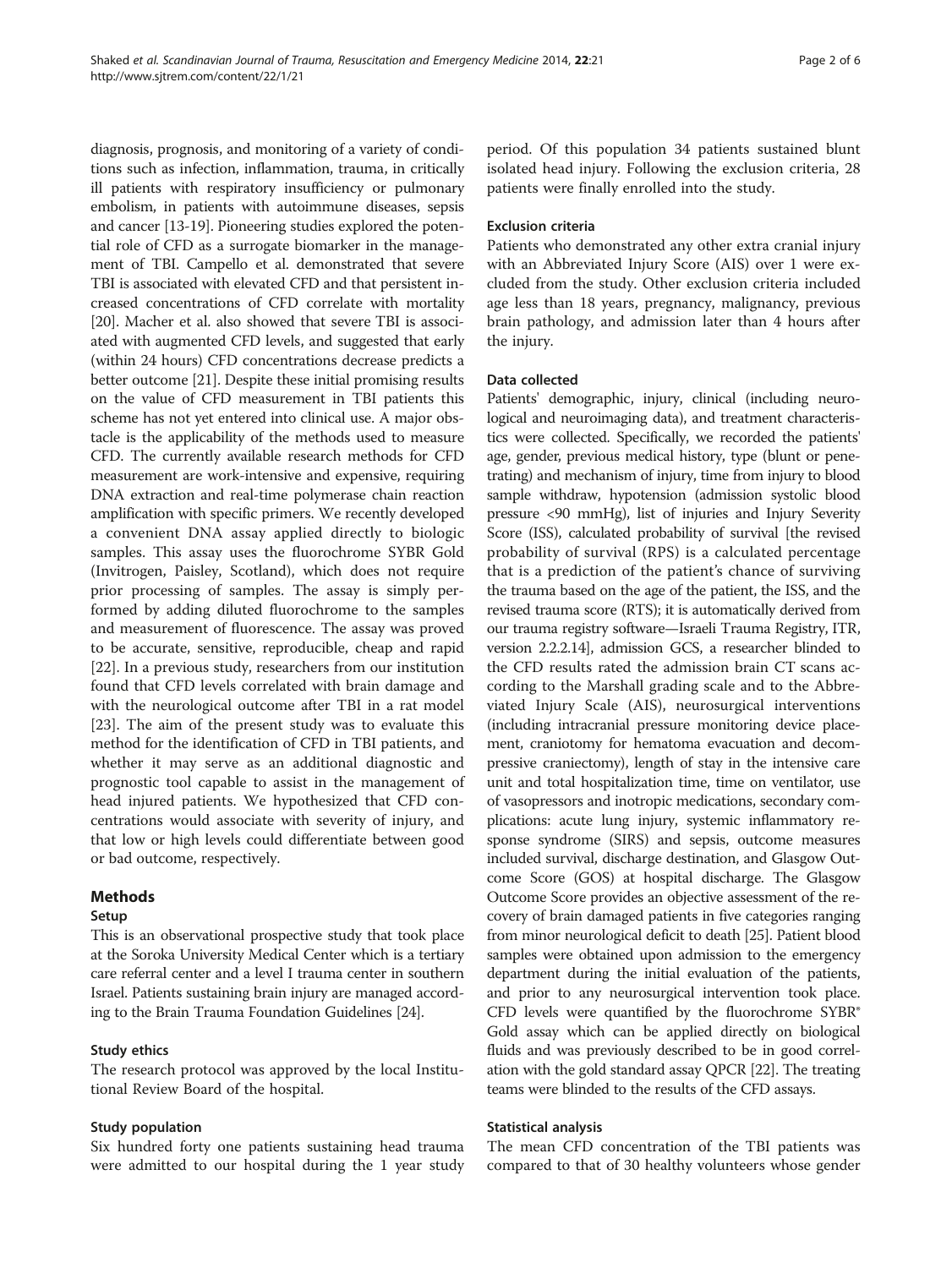distribution and mean age were not different from the study cohort. Statistical analysis was performed with GraphPad Prism software (version 5.01; San Diego, CA). Statistically significant differences between 2 groups were tested by using the  $t$  test or the nonparametric Mann–Whitney test. Results are presented as mean ± SD. Categorical variables were analyzed by the Fisher's exact test. Significance was considered with  $p \leq 0.05$ .

# Results

### Participant characteristics

A total of 28 patients were enrolled in the study. There were 23 (82%) males and 5 (18%) females. The median age of patients was 49 (range 18–91). All patients sustained blunt trauma. Table 1 shows patients demographic and clinical characteristics.

The CFD concentrations of the patients were significantly higher than those found in the control group as demonstrated in Figure 1 (1200  $\pm$  1600 ng/ml vs. 340  $\pm$ 230 ng/ml,  $p = 0.0001$ ).

Table 1 Patients` demographics and clinical characteristics

| Age, year                                    |                |
|----------------------------------------------|----------------|
| Median (range)                               | 49 (18-91)     |
| Gender, n                                    |                |
| Male/female, n                               | 23/5           |
| Initial <sup>+</sup> GCS, n                  |                |
| ≥14/≤13                                      | 14/14          |
| Head *AIS, n                                 |                |
| $0 - 2/3 - 5$                                | 10/18          |
| Types of cranial injury, n                   |                |
| o Epidural hematoma and/or Subdural hematoma | 13             |
| o Subarachnoid hemorrhage                    | 10             |
| o Intracerebral hemorrhage                   | 5              |
| o Diffuse axonal injury                      | $\overline{2}$ |
| Craniotomies, n                              | 8              |
| "LOS in "ICU, day                            |                |
| Median (range)                               | $1(0-45)$      |
| In-hospital LOS, day                         |                |
| Median (range)                               | $4(1-45)$      |
| "GOS at discharge from hospital, n (%)       |                |
| Dead                                         | 3(11)          |
| Vegetative state                             | 0(0)           |
| Severely disabled                            | 2(7)           |
| Moderately disabled                          | 6(21)          |
| Good recovery                                | 17(61)         |

The table shows demographic and clinical characteristics of the patients enrolled in the study (<sup>+</sup>GCS = Glasgow coma score; <sup>\*</sup>AIS = Abbreviated injury score;  $n_{\text{LOS}} = \text{Length of stay}$ ;  $n_{\text{ICU}} = \text{Intensive care unit}$ ;  $n_{\text{GOS}} = \text{Glassjow}$ coma score).



#### **Mortality**

There were 3 patients (11%) who died in this series. These patients had severe head injury with low GCS (3,7,3), low RPS (27.5%, 44.7%, 20%), and extremely high CFD values (1925 ng/ml, 2203 ng/ml, 8787 ng/ml). The mean CFD concentration of the dead patients was significantly higher than that of the survivors  $(4305 \pm$ 3884 ng/ml vs.  $829 \pm 404.9$  ng/ml, p = 0.006).

#### Clinical-anatomical grading

Comparison of the 14 patients with GCS of 14 or 15 with the 14 patients with GCS 13 – 3 demonstrated that the mean CFD concentration in the mild TBI group was significantly lower than in the group of severe TBI;  $760 \pm$ 340 ng/ml vs.  $1600 \pm 2100$  ng/ml, respectively (p = 0.03).

We applied two CT scan based pathoanatomic classification schemes. We found no significant difference between the mean CFD concentrations of patients with Marshall 1 compared to Marshall  $\geq 2$ , 1200 ± 750 ng/ml vs.  $2200 \pm 1000$  ng/ml, p = 0.53. There was also no difference of mean CFD levels between the AIS group of 0 – 2 and AIS  $\geq$  3, 400  $\pm$  1900 ng/ml vs. 750  $\pm$  2500 ng/ml,  $p = 0.40$ .

## **Outcomes**

The GOS was used as the main outcome measure. The mean CFD concentrations were significantly higher in the group of  $GOS \le 4$ ,  $2000 \pm 2300$  ng/ml vs.  $680 \pm 2300$ 260 ng/ml in the group of GOS 5,  $p = 0.003$  (Figure [2\)](#page-3-0).

To determine the upper CFD cutoff levels, we performed a receiver operating characteristic curve (ROC, Figure [3\)](#page-3-0) analysis and found an area under the curve of 0.872 (95% CI0.784- 0.961). The maximal likelihood ratio (2.21) for sensitivities of 90% was 700 ng/ml, and this value was chosen as the upper CFD cutoff. Using the cut-off level of CFD 700 ng/ml the relative risk to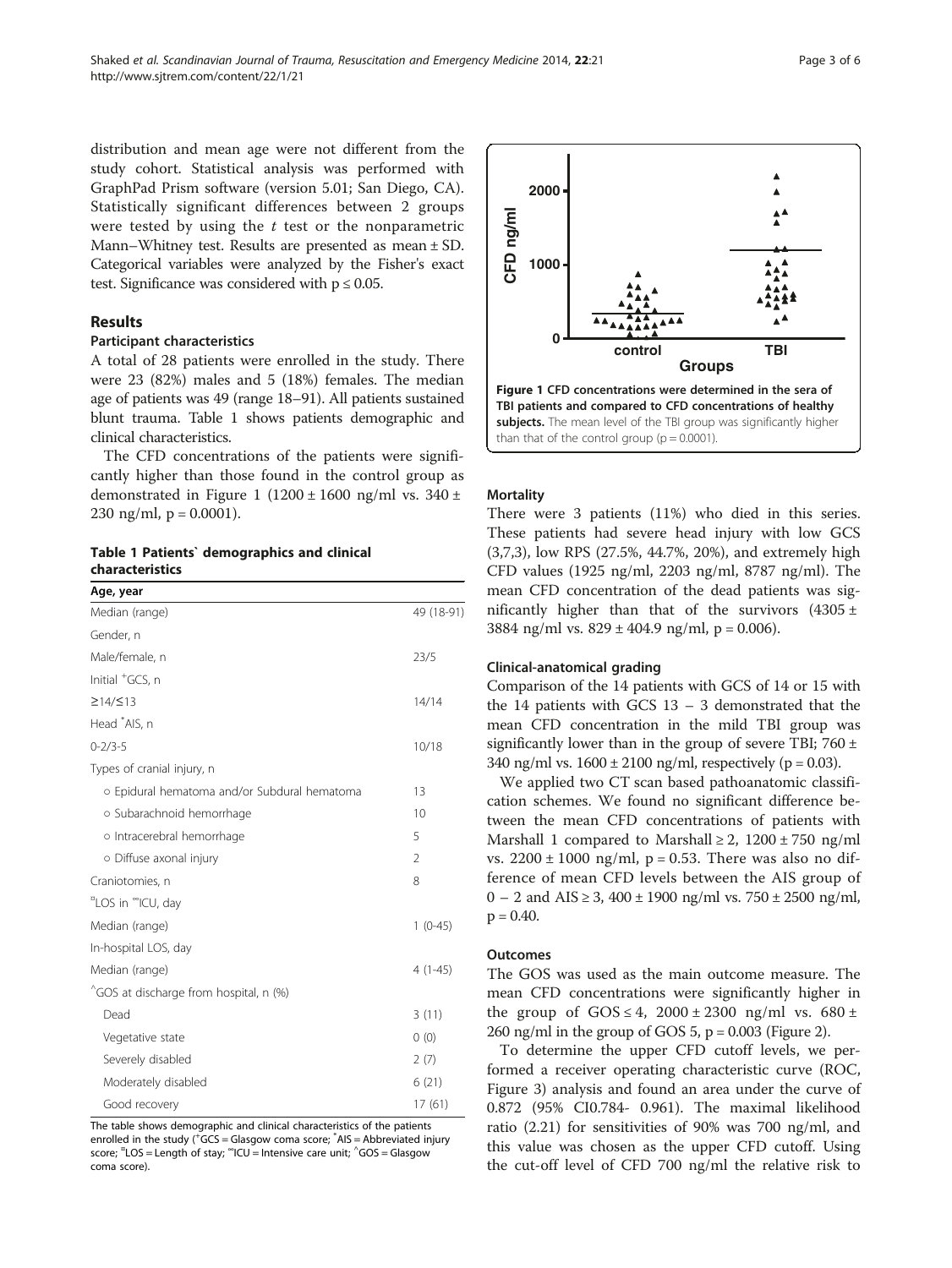<span id="page-3-0"></span>

have a GOS < 5 on discharge from hospital was 2.8 (95% CI 0.75 - 10) when the CFD concentrations were high.

Using the same cut-off point, a relative risk of 1.5 (95% CI 0.83 - 2.9) for surgical procedure was found with high CFD concentrations.

The in-hospital length of stay was significantly longer for patients with CFD > 700 ng/ml,  $12 \pm 13$  days vs.  $3.4 \pm$ 4.8 days when  $CFD < 700$  ng/ml,  $p = 0.02$ .

The power of CFD was analyzed to predict good recovery  $(GOS = 5)$  or an outcome with significant degree of disability (GOS < 5). The sensitivity and specificity were found to be 82% (9/11) and 59% (10/17), respectively, when the cut-off value of CFD was 700 ng/ml. In comparison, the sensitivity and specificity in this study for GCS above or below 14 as a measure to have an outcome of GOS 5 or  $GOS < 5$  was 73%  $(8/11)$  and 65% (11/17), respectively. The negative and positive predictive



values of CFD values alone were 83% (10/12) and 56% (9/16), respectively. In comparison, these proportions for GCS were 79% (11/14) and 57% (8/14), respectively. However, when we did the analysis by using CFD < 700 ng/ml and  $GCS \ge 14$  compared with CFD > 700 ng/ml and  $GCS \leq 13$  it was found that the sensitivity of the combined positive parameters when having GOS < 5 was 100% (6/6), and the negative predictive value of the combined negative parameters to predict GOS 5 was 100% (8/8). A specificity of 67% (8/12) of the combined parameters was higher than each of them alone, and so also for a positive predictive value of 60% (6/10). Interestingly, in the subgroup of patients with combined negative parameters and GOS 5 upon discharge none of the patients required surgical intervention to evacuate a cranial hematoma.

# **Discussion**

The main results of this study show that CFD levels are elevated in TBI patients with  $GCS \le 13$ , and in patients with worse outcome as reflected by mortality, poor GOS, prolonged length of stay in the hospital, and with increased risk to require a surgical intervention.

All patients included in this study suffered isolated TBI. This is in contrast with previous studies that investigated the significance of CFD in the management of TBI in which most of the enrolled patients suffered associated extra cranial injuries [[20](#page-5-0),[21](#page-5-0)]. Plasma DNA concentrations increase early after injury and are higher in patients with severe injuries and in those who develop organ failure. Increased plasma DNA persists for days after injuries, especially in patients with multiple organ dysfunction syndrome [[14,26](#page-5-0)]. Therefore, we excluded in the present study any significant extra cranial injuries in order to enable a better understanding of the impact of brain injury on CFD. We assume that CFD levels measured early after isolated TBI reflect only the brain tissue damage.

In our series 3 (11%) patients died. All the three patients that succumbed demonstrated remarkably high CFD values. This finding is in agreement with other reports that suggested that high persistent CFD levels may predict fatal outcome [\[14,20,21,27](#page-5-0)]. The relatively small number of dead led us to use the GOS which includes mortality as our main outcome measure. GOS actually reflects the combined severity of injury and the quality of care given to the patients. Since all the patients in this study were treated in a single center using standard protocols the GOS can be used as a reliable end point measure. The mean CFD values of patients with GOS 5 (good recovery) were significantly lower compared with the other grades of GOS, and high values (in this study 700 ng/ml was determined as the cut-off point) represented a 2.8 relative risk for incomplete recovery.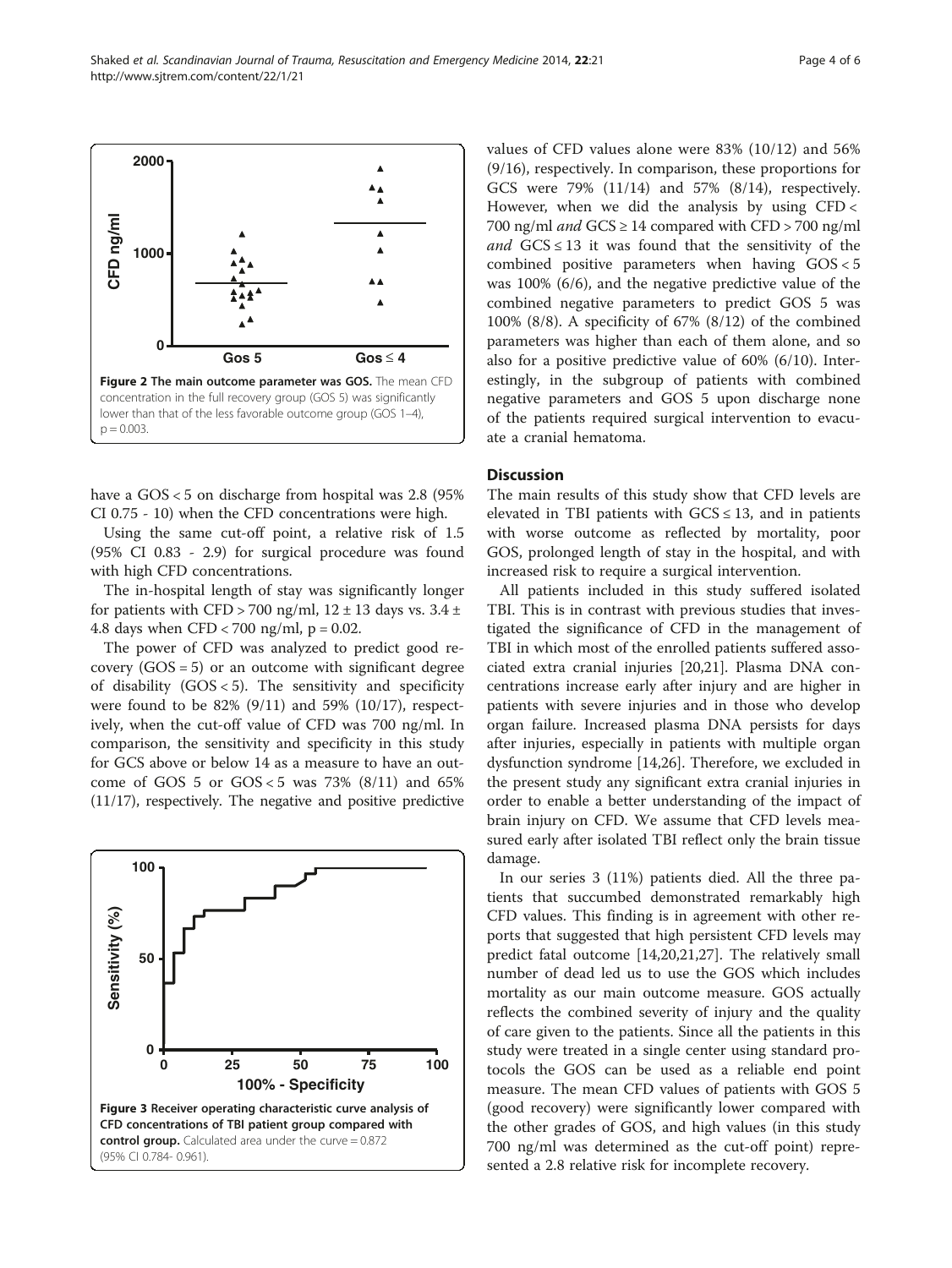To date, most clinicians base their prognostication and initial decision making process on the neurologic injury severity criteria defined by the GCS and on the CT scan appearance of the brain injury. In this study we showed that the mean value of admission CFD concentrations in mild head injury (GCS >13) was significantly lower than that of moderate and severe TBI. Albeit its timeacknowledged role in the management of head injured patients there are many reported limitations with the use of this scale [\[28-31](#page-5-0)]. Our findings show that combining the CFD concentrations to the GCS results in a dramatic improvement of the prognostication. The negative predictive value of low CFD values plus GCS scores > 13 for good outcome (GOS 5) was 100%, and the sensitivity of positive combined results was 100%. These findings may be of utmost importance in the decision making process of emergency medicine providers working in austere environments lacking modern imaging modalities; This highly sensitive combination of tests can predict accurately a good outcome of patients probably without a need for surgical intervention. Our "mix and measure" technique requires equipment that can be operated by any hospital that has a chemistry laboratory. The cost per one test is less than \$1. In the future it is possible to manufacture a small point-of-care measuring device.

It has been more than 3 decades since the CT scan has been introduced as the mainstay evaluation tool of neurotrauma patients [\[32\]](#page-5-0). Despite the usefulness of CT brain scan in clinical practice there is still uncertainty regarding the ability of CT based classification methods to predict outcome [\[33](#page-5-0)]. In the present study we used AIS and Marshall Classification to classify the findings in CT scans. There was no significant difference between CFD values of mild and severe grades of injury as determined by these schemes. Our explanation to this discrepancy is that CFD levels may better reflect the secondary damage to brain tissue than the CT scan. Primary injury refers to the immediate parenchymal damage occurring at the time of injury, while secondary damage refers to potentially avoidable damage that occurs at some time point after the primary insult. The second injury is caused by accompanying conditions to the trauma such as hypoxia, shock, hypercarbia, hyponatremia, seizures, high temperature, and brain edema of tissue surrounding the primary lesion. This conditions lead to physiologic derangements of brain parenchyma and to inevitable progressive cell damage. Another possible explanation is that even today the CT fails to accurately evaluate the magnitude of damage inflicted to the brain by diffuse axonal injury without mass lesion; however, massive cell death in this situation would result in high levels of CFD. On the other hand, a word of caution about how CFD (as well as other biomarkers) reflects the grade of injury severity should be made. Biomarkers may not be able to differentiate between a mild injury to a large volume of brain tissue from a severe injury involving a small area, or between two similar pathologies that are located in different parts of the brain in a way that may greatly affect the outcome. This concern was raised by an expert panel assembled by the National Institute of Neurological Disorders and Stroke in 2007 [\[34\]](#page-5-0).

Limitations of the study include: A relatively small cohort of patients; the inability to compare our results to other studies since we use a different method to measure CFD concentrations; we did not look into the possible effect of prehospital interventions on CFD levels; the applicability to clinical situations in which patients sustain multiple injuries.

#### Conclusions

The results of this study add to previous reports about the promising role of biomarkers and particularly CFD in the evaluation of TBI patients. CFD can increase the accuracy of existing tools such as GCS and imaging technology to differentiate mild TBI from more severe injuries. The technique we developed in our laboratory to determine CFD concentrations is simple, rapid, and non-expensive. Thus, it seems to be potentially appealing to apply in austere conditions where rapid transfer of patients to higher levels of care is considered.

#### Competing interests

This work was supported by the "Dr. Montague Robin Fleisher Kidney Transplant Unit Fund". The fund was not involved in any way in the study. Amos Douvdevani submitted a US Patent Application No. 13/659,439 "Assay for Detecting Circulating Free Nucleic Acids". All other authors deny any other financial or personal relationships that might be considered as conflict of interest.

#### Authors' contributions

GS participated in the design of the study and in writing the manuscript. AD developed the laboratory method used in this study, supplied technical assistance, and took part in writing the manuscript. SY was involved in the enrollment of patients, the follow-up, coordination, and data collection. AZ drafted the manuscript and participated in the analysis. DC was involved in the design of the study, made the statistical analysis, and assisted in writing the manuscript. All authors read and approved the final version of the manuscript.

#### Acknowledgments

We would like to thank Mrs. Valeria Fishman for her technical assistance, and Ms. Tal Shaked for her critical review.

#### Author details

<sup>1</sup>Department of General Surgery, Trauma Unit, Soroka University Medical Center 68 Wingate St., Beer Sheva 84101, Israel. <sup>2</sup>Department of Clinical Biochemistry, Soroka University Medical Center, Beer Sheva, Israel. <sup>3</sup>Department of Anesthesiology, Soroka University Medical Center, Beer Sheva, Israel. <sup>4</sup>Soroka University Medical Center and Ben-Gurion University, Beer Sheva, Israel.

#### Received: 23 October 2013 Accepted: 14 March 2014 Published: 19 March 2014